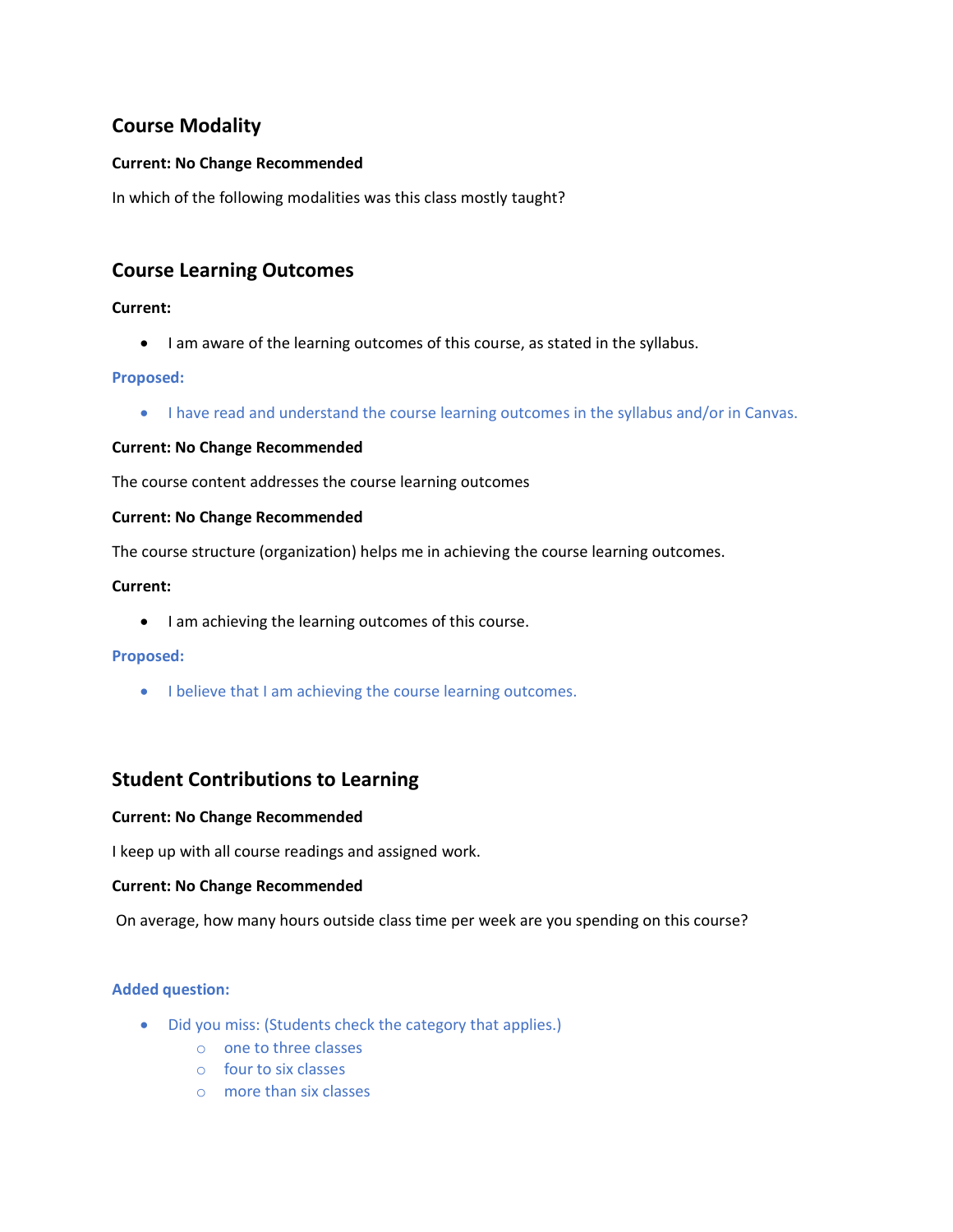o not applicable as this was an online asynchronous class?

#### **Added question:**

 $\circ$  In this class did you use any of the following resources (choose all that apply): UTC tutoring/emailing the professor/reaching out to peers/resources in Canvas/the Writing Center/attending the professor's office hours/Tutor.com/SI sessions/other academic tutoring services

## Course Content and Delivery

#### **Current: No Change Recommended**

The course encourages my use of critical thinking skills.

#### **Current: No Change Recommended**

The way this course is delivered encourages me to be actively engaged.

| Current:                   |
|----------------------------|
| Written papers             |
| Active discussion          |
| Lecture                    |
| <b>Research activities</b> |
| Exams/Quizzes              |
| Homework                   |
|                            |

#### **Proposed:**

The components of this course that assist me the most with my learning are (choose all that apply): active discussion/ experiential learning/exams/quizzes/group work/ homework/hands-on activities/lecture/research activities/ written papers/case studies

#### **Current: No Change Recommended**

Please list components of this course not listed above that assisted with your learning outcome.

## **Course Instruction**

#### **Current:**

 $\circ$  The instructor is willing to assist me with achieving the course learning outcomes.